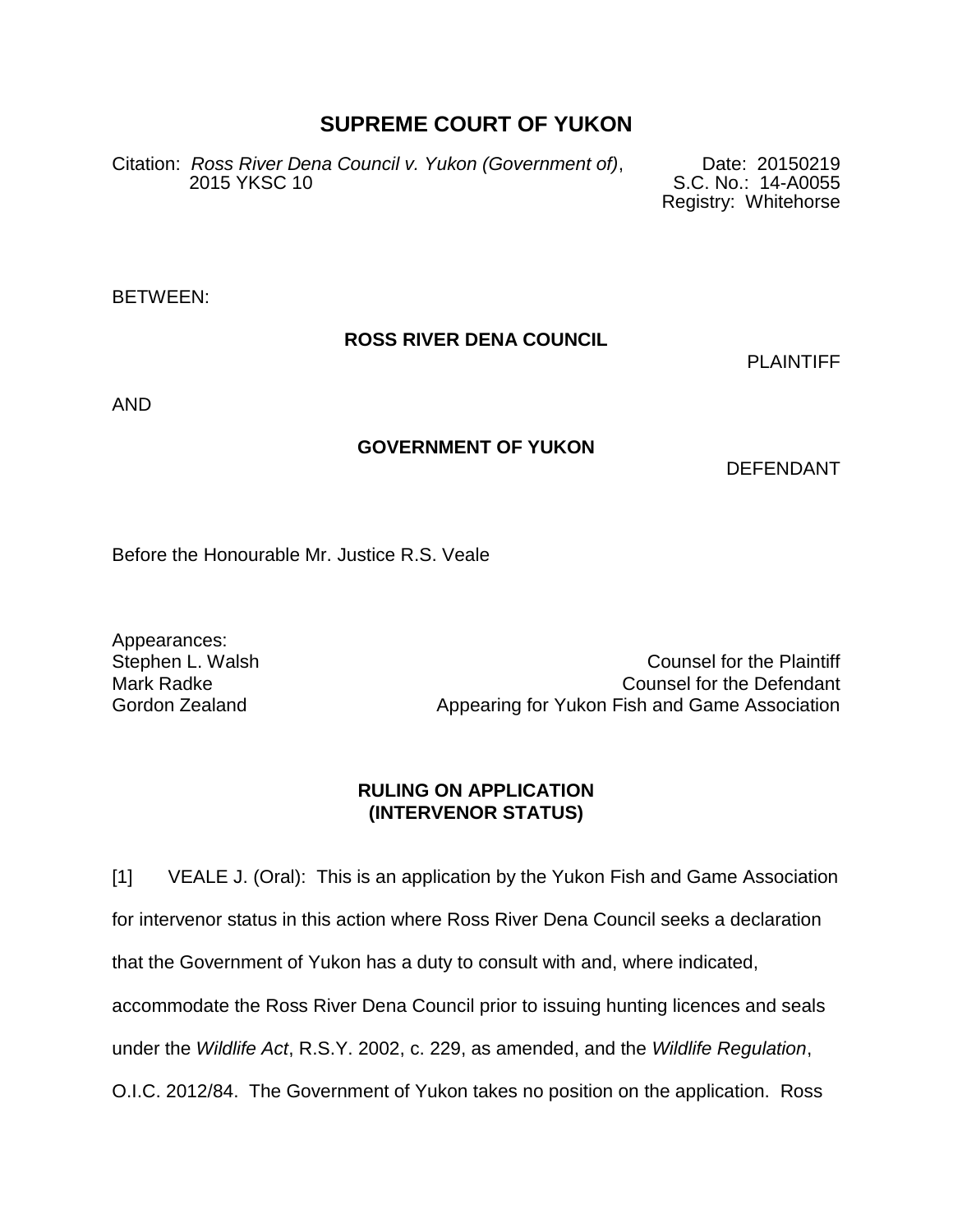River Dena Council opposes the application and, in the alternative, proposes conditions to be placed upon intervenor status. It is understood that the intervenor status does not permit a claim or liability for costs, nor does it permit a right of appeal.

[2] The law on intervenor status has been recently stated in *Ahousaht Indian Band v. Canada (Attorney General)*, 2012 BCCA 330 at paras. 3 to 5, which I summarize as follows:

- 1. The Court will grant leave to intervene where the decision will have a direct impact upon the applicant in the sense that the applicant's rights will be determined by the Court. A direct interest is difficult to establish, as indicated in *Ahousaht*, where commercial fishing associations did not have a direct interest even though the Court's decision might have an impact on the quantity of fish available to them.
- 2. The second basis for granting intervenor status is that the applicant is particularly well-placed to assist the Court by providing a special perspective on an issue of public importance. On this basis, the Court is attempting to ensure that important points of view are not overlooked. The intervenor must be able to present a perspective that is not already before the Court but, at the same time, not hijack the litigation by focusing on an issue peripheral to the case.

[3] In the *Ahousaht* case, the Court of Appeal did not grant intervenor status to the commercial fishing associations but did grant it to an Ontario First Nation that had specific experience on an issue that deserved consideration by the Court. (see para. 25)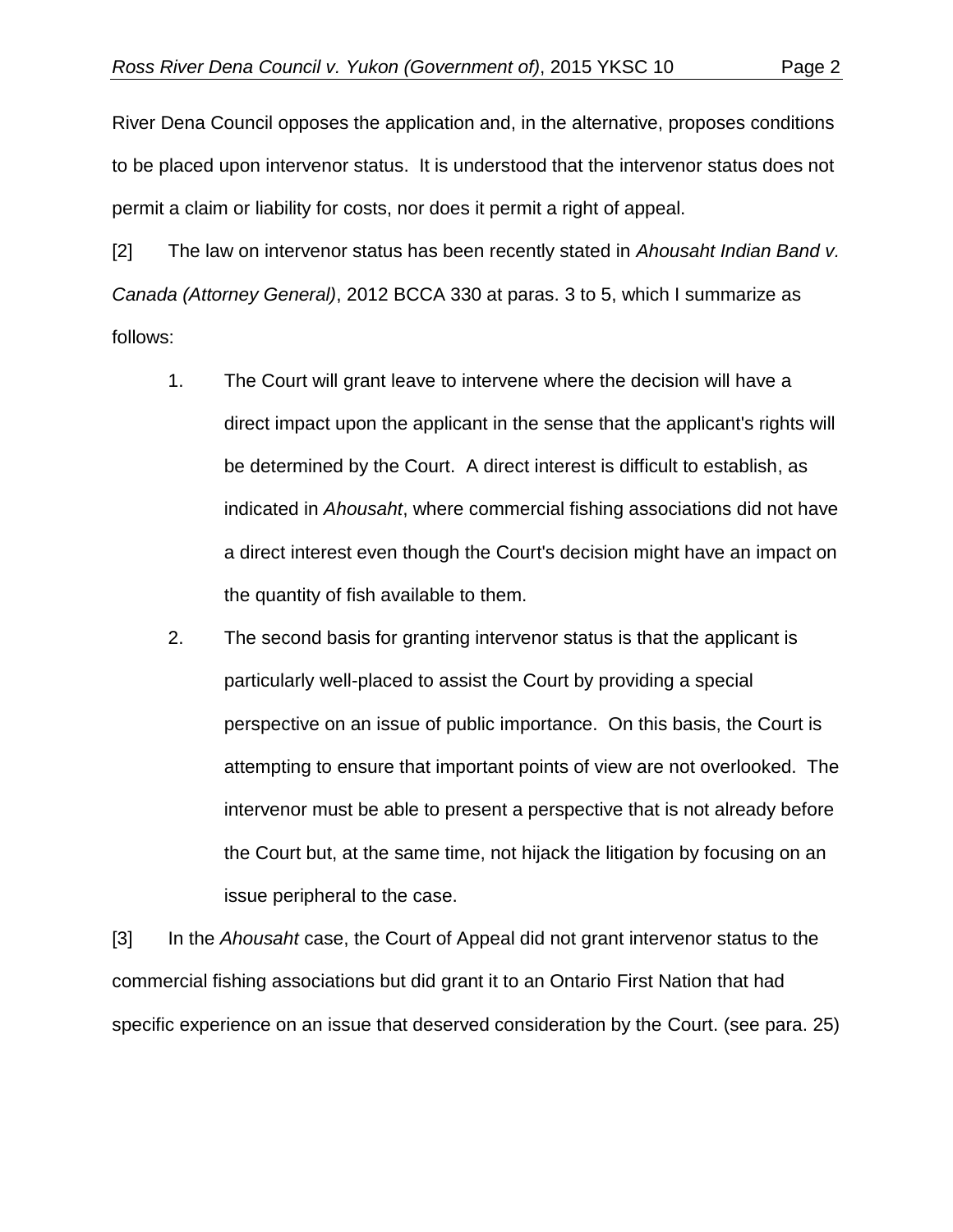# [4] In the case at bar, the Fish and Game Association asserts in an affidavit of

Gordon Zealand that :

- 2. The YFGA has a membership of approximately 800 Yukon residents.
- 3. The YFGA is a non-profit organization established in 1945 that pursues the sound, long-term management of fish, wildlife, and outdoor recreation resources in the best interests of all residents of Yukon.
- 4. The YFGA has long been recognized as a major stakeholder in matters of conservation and fish and wildlife management in the Yukon.
- 5. The management of fish and wildlife matters in the Yukon is an intricate matter.
- 6. Given that fish and wildlife are not subject to boundaries established by humans, proper and effective management of fish and wildlife requires a central authority to consider any and all overlapping fish and wildlife management issues and the interests of the various stakeholders.

[5] And:

- 9. As an active stakeholder in matters of fish and wildlife management in the Yukon since 1945, the YFGA has promoted and defended the sound, long-term management of fish, wildlife, and outdoor recreation resources in the best interests of all residents of Yukon.
- [6] I agree with the submission of the Ross River Dena Council that this information

does not establish the specific area or subjects that the Yukon Fish and Game

Association might present in this case.

[7] However, as stated in *Schooff v. Medical Services Commission*,

2009 BCSC 1596, at para. 201, it is not necessary at this point, prior to trial, to know the

legal arguments that the proposed intervenor will make, unlike in the Court of Appeal in

*Ahousaht* where the applicant must satisfy the Court that they will not simply advance